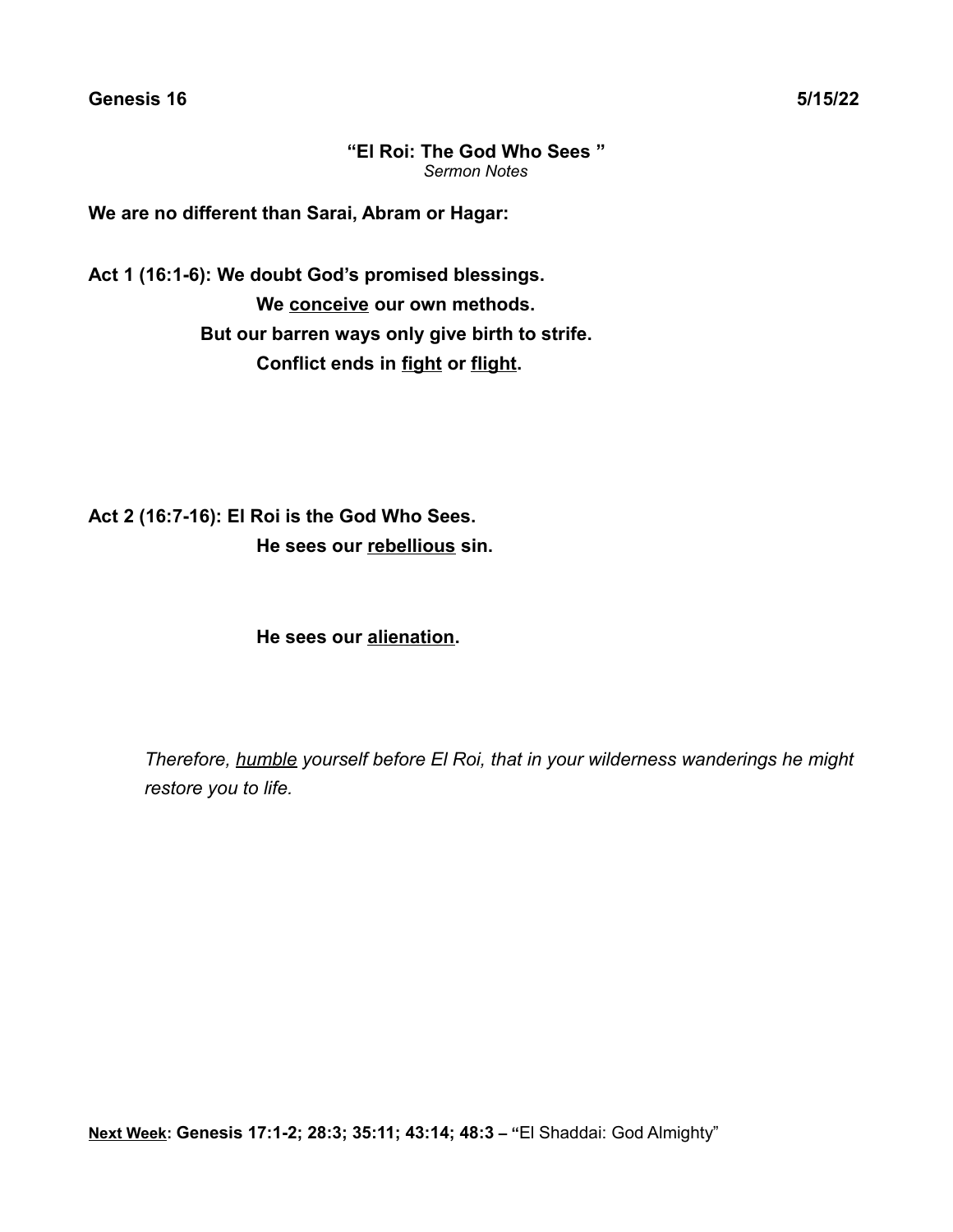# **MEFC Community Group Study Guide**

For the Week of May  $15^{\text{th}}$  -  $21^{\text{st}}$ 

#### **Context**

*Hagar's story is a mixed bag of sin and suffering that happens in relational conflicts. Think about a conflict from your own life. What was that like? How did the conflict expand and develop over time? How was it confusing to tease apart the sin from the suffering?*

## **Observation**

*Who are the characters in Genesis 16? Consider the names: Abram means "exalted father". Sarai means "princess". Ishmael means "God Hears". El Roi means "The God Who Sees". Beer-lahai-roi means "The well of the Living One Who Sees". How do these names factor into themes in this narrative?*

*Why do offspring matter in the story of Abraham (hint: Look back, starting in Gen 12)? In the story of Genesis (hint: Look back, starting in Gen 3:15)?*

*What is going on in the climax of tension in this historical narrative? What is the "wrong" that takes place? Why then does the "angel of the Lord" instruct Hagar to "return and submit"?*

*There are several words in this narrative that share the same Hebrew roots, but have slightly different meanings (dealt harshly; submit; affliction). These words emphasize one of the main lessons of the account, which is what?*

*Name all you learn about El Roi (God Who Sees). (There are at least 7 things, given the whole story).*

## **Meaning**

*This story of Sarai, Abram, Hagar and the angel of the Lord has parallels, looking backwards and forwards in the biblical story:*

- *1. What is similar about Sarai and Abram's behavior to that of God, Adam and Eve in Genesis 1-3?*
- *2. How does Hagar's experience foreshadow the experience of Israel? See Exodus 2:23- 25 and 3:7-10 and Deuteronomy 26:7. Genesis 16 was written to Israel, at some point in their wilderness wandering. Why would it have been important for them to hear of El*